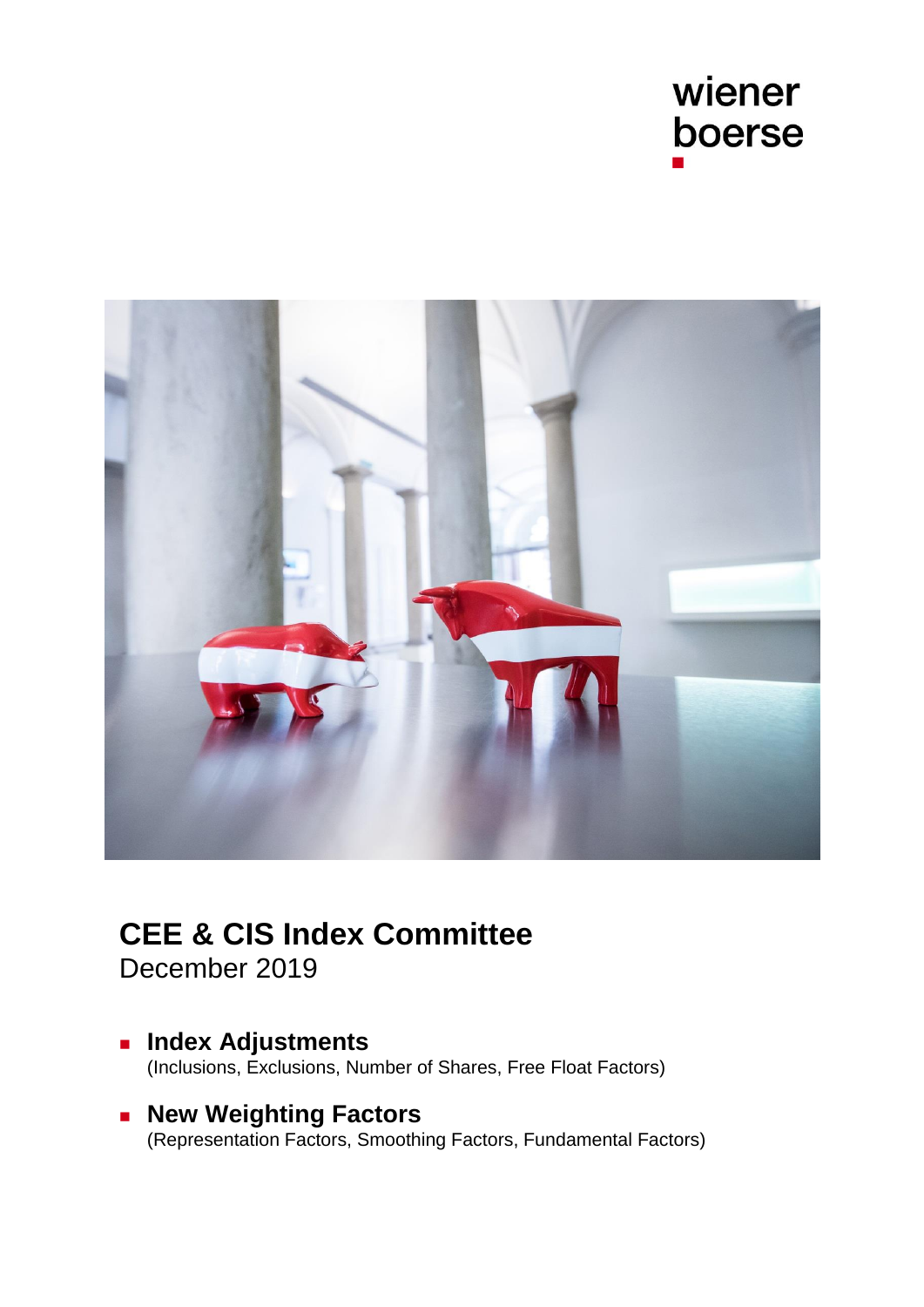# <span id="page-1-0"></span>**CEE & CIS INDEX COMMITTEE - Index Adjustments**

The final version of the Index Committee Adjustments for CEE indices will be available on 18 December 2019. Please note that in exceptional cases the new number of shares and new free float factors can be updated.

The new weighting factors (representation and fundamental factors) will be determined on the basis of closing prices of 18 December 2019.

The adjustments will be implemented after the close of the trading session on 20 December 2019.

### **CEE Indices**

| CTX                                    |                                                   |                                              | effective 23 December 2019            |                                        |  |
|----------------------------------------|---------------------------------------------------|----------------------------------------------|---------------------------------------|----------------------------------------|--|
|                                        | <b>Name</b>                                       | <b>ISIN</b>                                  | <b>New Number of</b><br><b>Shares</b> | <b>New Free Float</b><br>Factor        |  |
| no adjustment                          |                                                   |                                              |                                       |                                        |  |
| <b>HTX</b>                             |                                                   |                                              |                                       | effective 23 December 2019             |  |
|                                        | <b>Name</b>                                       | <b>ISIN</b>                                  | New Number of<br><b>Shares</b>        | <b>New Free Float</b><br>Factor        |  |
| Adjustment<br>Adjustment               | 4IG<br><b>CIG PANNONIA</b>                        | HU0000167788<br>HU0000170162                 |                                       | $0.50\,$<br>0.60                       |  |
| <b>PTX</b>                             |                                                   |                                              |                                       | effective 23 December 2019             |  |
|                                        | <b>Name</b>                                       | <b>ISIN</b>                                  | <b>New Number of</b><br><b>Shares</b> | <b>New Free Float</b><br>Factor        |  |
| no adjustment                          |                                                   |                                              |                                       |                                        |  |
| <b>CECE</b>                            |                                                   |                                              |                                       | effective 23 December 2019             |  |
|                                        | <b>Name</b>                                       | <b>ISIN</b>                                  | New Number of<br><b>Shares</b>        | <b>New Free Float</b><br>Factor        |  |
| Adjustment<br>Adjustment               | 4IG<br><b>CIG PANNONIA</b>                        | HU0000167788<br>HU0000170162                 |                                       | 0.50<br>0.60                           |  |
| <b>SETX</b>                            |                                                   |                                              |                                       | effective 23 December 2019             |  |
|                                        | <b>Name</b>                                       | <b>ISIN</b>                                  | <b>New Number of</b><br><b>Shares</b> | <b>New Free Float</b><br><b>Factor</b> |  |
| Adjustment                             | <b>FONDUL PROPRIETATEA</b>                        | ROFPTAACNOR5                                 | 7,613,970,697                         | 1.00                                   |  |
| <b>CECExt</b>                          |                                                   |                                              |                                       | effective 23 December 2019             |  |
|                                        | Name                                              | <b>ISIN</b>                                  | <b>New Number of</b><br><b>Shares</b> | <b>New Free Float</b><br>Factor        |  |
| Adjustment<br>Adjustment<br>Adjustment | 4IG<br><b>CIG PANNONIA</b><br>FONDUL PROPRIETATEA | HU0000167788<br>HU0000170162<br>ROFPTAACNOR5 | 7,613,970,697                         | 0.50<br>0.60<br>1.00                   |  |
| <b>CECE MID</b>                        |                                                   |                                              |                                       | effective 23 December 2019             |  |
|                                        | <b>Name</b>                                       | <b>ISIN</b>                                  | <b>New Number of</b><br><b>Shares</b> | <b>New Free Float</b><br>Factor        |  |

no adjustment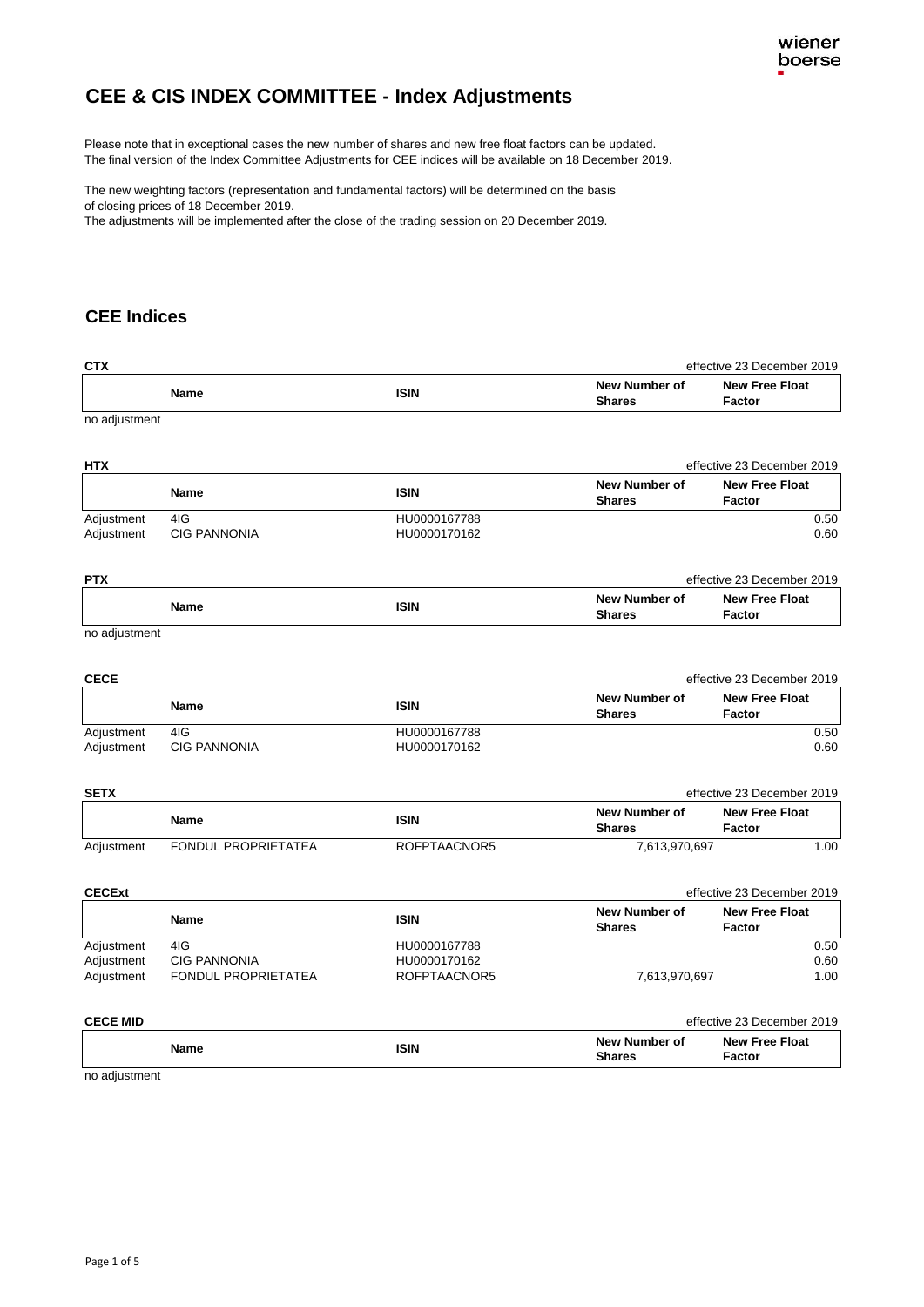| <b>CECE TD</b> |                       |              |                                | effective 23 December 2019      |
|----------------|-----------------------|--------------|--------------------------------|---------------------------------|
|                | Name                  | <b>ISIN</b>  | New Number of<br><b>Shares</b> | <b>New Free Float</b><br>Factor |
| Inclusion      | ANY SECURITY PRINTING | HU0000093257 | 14.794.650                     | 0.90                            |
| Inclusion      | KOFOLA CS             | CZ0009000121 | 22,291,948                     | 0.30                            |
| Inclusion      | SANTANDER BANK POLSKA | PLBZ00000044 | 102,088,305                    | 0.40                            |
| Exclusion      | CEZ                   | CZ0005112300 |                                |                                 |
| Exclusion      | MOL                   | HU0000153937 |                                |                                 |
| Exclusion      | <b>PKN ORLEN</b>      | PLPKN0000018 |                                |                                 |

| <b>CECE FND</b> |                     |              | effective 23 December 2019     |                                 |
|-----------------|---------------------|--------------|--------------------------------|---------------------------------|
|                 | Name                | <b>ISIN</b>  | New Number of<br><b>Shares</b> | <b>New Free Float</b><br>Factor |
| Adjustment      | 4IG                 | HU0000167788 |                                | 0.50                            |
| Adjustment      | <b>CIG PANNONIA</b> | HU0000170162 |                                | 0.60                            |

| <b>NTX</b>               |                                                     |                              |                                | effective 23 December 2019      |
|--------------------------|-----------------------------------------------------|------------------------------|--------------------------------|---------------------------------|
|                          | Name                                                | ISIN                         | New Number of<br><b>Shares</b> | <b>New Free Float</b><br>Factor |
| Adjustment<br>Adjustment | <b>BAWAG GROUP AG</b><br><b>FONDUL PROPRIETATEA</b> | AT0000BAWAG2<br>ROFPTAACNOR5 | 89.142.237<br>7.613.970.697    | 0.70<br>1.00                    |

| <b>CECE SRI</b>        |                                        |                              |                                | effective 23 December 2019      |
|------------------------|----------------------------------------|------------------------------|--------------------------------|---------------------------------|
|                        | <b>Name</b>                            | <b>ISIN</b>                  | New Number of<br><b>Shares</b> | <b>New Free Float</b><br>Factor |
| Inclusion<br>Exclusion | ERICSSON NIKOLA TESLA<br>ORANGE POLSKA | HRERNTRA0000<br>PLTLKPL00017 | 1.331.650                      | 0.60                            |
| Exclusion              | <b>PFNONWOVENS</b>                     | LU0275164910                 |                                |                                 |

| <b>BATX</b>                                                                                                                                                                                                                    |             |                                | effective 23 December 2019      |
|--------------------------------------------------------------------------------------------------------------------------------------------------------------------------------------------------------------------------------|-------------|--------------------------------|---------------------------------|
| Name                                                                                                                                                                                                                           | <b>ISIN</b> | New Number of<br><b>Shares</b> | <b>New Free Float</b><br>Factor |
| the contract of the contract of the contract of the contract of the contract of the contract of the contract of the contract of the contract of the contract of the contract of the contract of the contract of the contract o |             |                                |                                 |

no adjustment

| <b>BTX</b> |                   |              |                                | effective 23 December 2019      |
|------------|-------------------|--------------|--------------------------------|---------------------------------|
|            | Name              | <b>ISIN</b>  | New Number of<br><b>Shares</b> | <b>New Free Float</b><br>Factor |
| Adjustment | EUROHOLD BULGARIA | BG1100114062 |                                | 0.30                            |

| <b>CROX</b>   |      |                                | effective 23 December 2019      |
|---------------|------|--------------------------------|---------------------------------|
| Name          | ISIN | New Number of<br><b>Shares</b> | <b>New Free Float</b><br>Factor |
| no odjuctmont |      |                                |                                 |

no adjustment

| <b>ROTX</b> |                            |              |                                | effective 23 December 2019             |
|-------------|----------------------------|--------------|--------------------------------|----------------------------------------|
|             | <b>Name</b>                | <b>ISIN</b>  | New Number of<br><b>Shares</b> | <b>New Free Float</b><br><b>Factor</b> |
| Adjustment  | <b>FONDUL PROPRIETATEA</b> | ROFPTAACNOR5 | 7,613,970,697                  | 1.00                                   |
| <b>SRX</b>  |                            |              |                                | effective 23 December 2019             |
|             | <b>Name</b>                | <b>ISIN</b>  | New Number of<br><b>Shares</b> | <b>New Free Float</b><br>Factor        |

no adjustment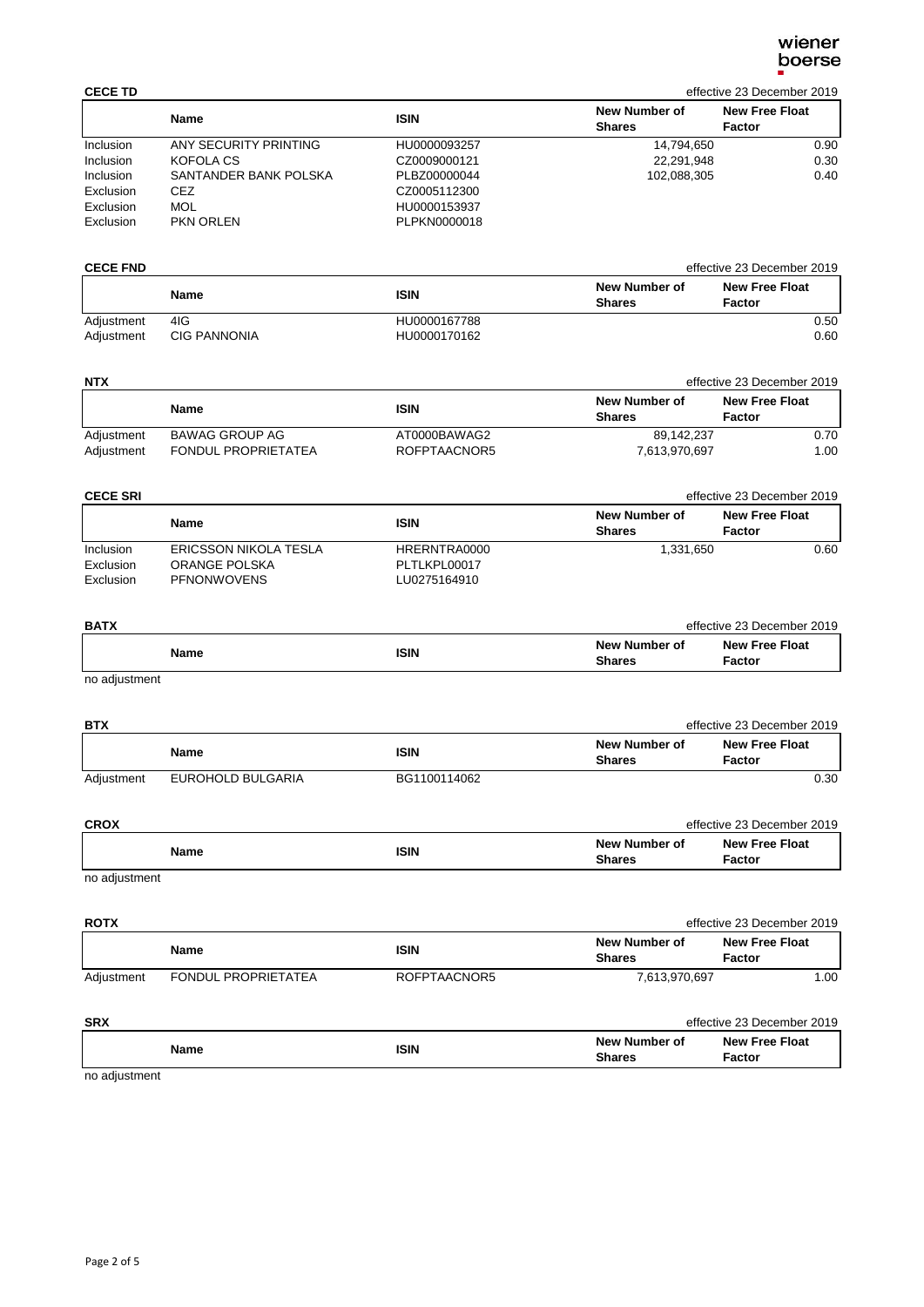| <b>CECE BNK</b> |                        |              |                                | effective 23 December 2019             |  |
|-----------------|------------------------|--------------|--------------------------------|----------------------------------------|--|
|                 | Name                   | <b>ISIN</b>  | New Number of<br><b>Shares</b> | <b>New Free Float</b><br><b>Factor</b> |  |
| Adjustment      | <b>BANK MILLENNIUM</b> | PLBIG0000016 | 1,213,008,937                  |                                        |  |
| Adjustment      | <b>MBANK</b>           | PLBRE0000012 | 42,336,437                     |                                        |  |
| <b>CECE HCA</b> |                        |              |                                | effective 23 December 2019             |  |
|                 |                        |              | Marce Merson lower and         | Maur Free Fleet                        |  |

|               | <b>Name</b> | ISIN | New Number of<br><b>Shares</b> | <b>New Free Float</b><br>Factor |
|---------------|-------------|------|--------------------------------|---------------------------------|
| no adjustment |             |      |                                |                                 |

| <b>CECE OIL</b> |      |                                | effective 23 December 2019             |
|-----------------|------|--------------------------------|----------------------------------------|
| Name            | ISIN | New Number of<br><b>Shares</b> | <b>New Free Float</b><br><b>Factor</b> |

no adjustment

| <b>CECE TEL</b> |                            |              |                                | effective 23 December 2019      |
|-----------------|----------------------------|--------------|--------------------------------|---------------------------------|
|                 | <b>Name</b>                | <b>ISIN</b>  | New Number of<br><b>Shares</b> | <b>New Free Float</b><br>Factor |
| Adjustment      | <b>PLAY COMMUNICATIONS</b> | LU1642887738 | 254,133,618                    | 0.80                            |

| <b>CECE INF</b> |                     |              |                                | effective 23 December 2019      |  |
|-----------------|---------------------|--------------|--------------------------------|---------------------------------|--|
|                 | Name                | ISIN         | New Number of<br><b>Shares</b> | <b>New Free Float</b><br>Factor |  |
| Adjustment      | PLAY COMMUNICATIONS | LU1642887738 | 254,133,618                    | 0.80                            |  |

| <b>CERX</b>                                    |      |                                | effective 23 December 2019      |
|------------------------------------------------|------|--------------------------------|---------------------------------|
| <b>Name</b>                                    | ISIN | New Number of<br><b>Shares</b> | <b>New Free Float</b><br>Factor |
| <b><i><u><u><u>no odiunion</u></u></u></i></b> |      |                                |                                 |

no adjustment

| <b>EETX</b> |                     |              |             |                                | effective 23 December 2019      |  |
|-------------|---------------------|--------------|-------------|--------------------------------|---------------------------------|--|
|             | <b>Name</b>         | ISIN         | DR<br>Ratio | New Number of<br><b>Shares</b> | <b>New Free Float</b><br>Factor |  |
| Adiustment  | FONDUL PROPRIETATEA | ROFPTAACNOR5 |             | 7,613,970,697                  | 1.00                            |  |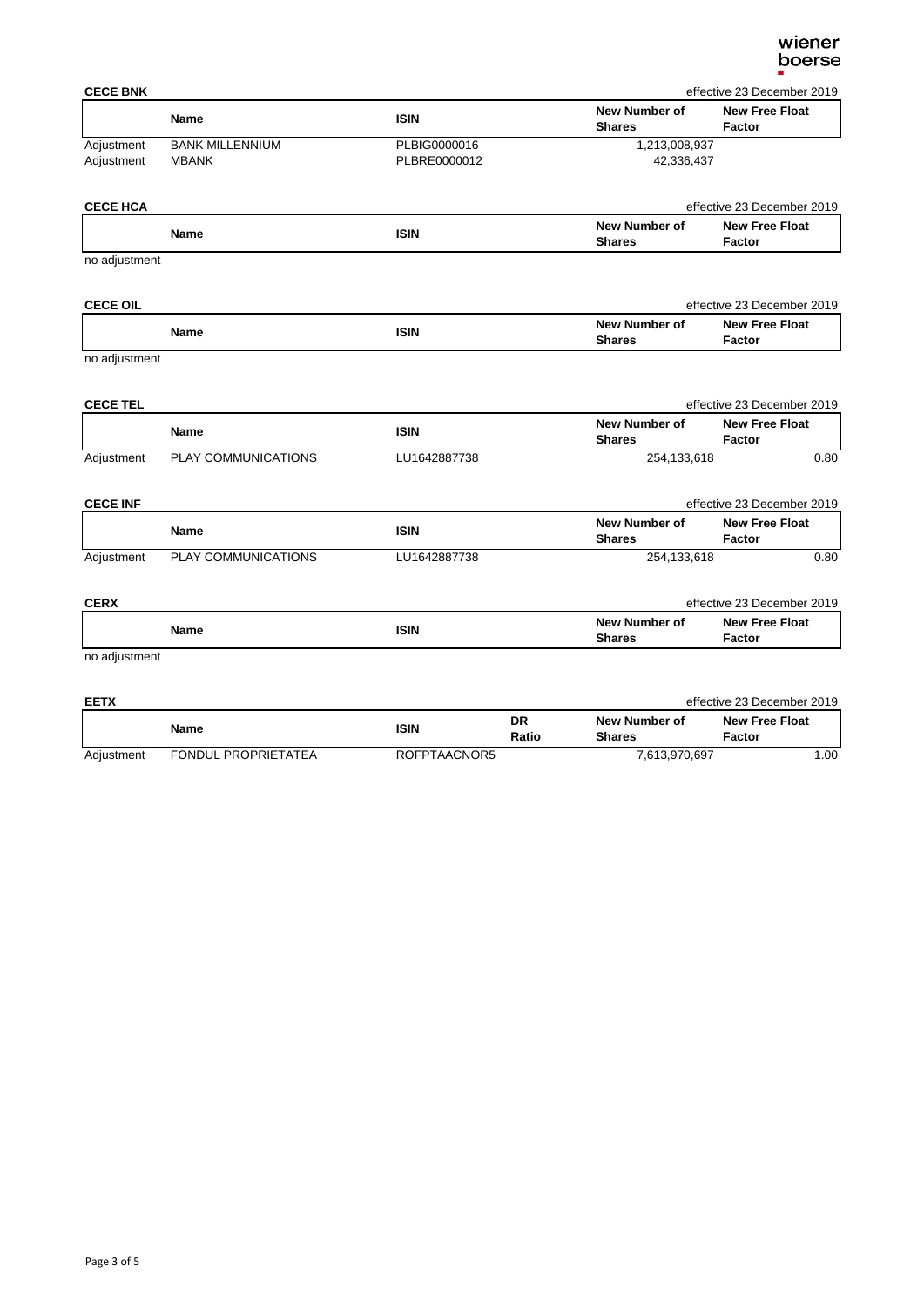### **CIS Indices**

| <b>RTX</b>     |             |              |             |                                | effective 23 December 2019             |
|----------------|-------------|--------------|-------------|--------------------------------|----------------------------------------|
|                | Name        | <b>ISIN</b>  |             | New Number of<br><b>Shares</b> | <b>New Free Float</b><br><b>Factor</b> |
| no adjustment  |             |              |             |                                |                                        |
| <b>RTX MID</b> |             |              |             |                                | effective 23 December 2019             |
|                | Name        | <b>ISIN</b>  |             | New Number of<br><b>Shares</b> | <b>New Free Float</b><br>Factor        |
| no adjustment  |             |              |             |                                |                                        |
| <b>RTX MET</b> |             |              |             |                                | effective 23 December 2019             |
|                | <b>Name</b> | <b>ISIN</b>  |             | New Number of<br><b>Shares</b> | <b>New Free Float</b><br>Factor        |
| no adjustment  |             |              |             |                                |                                        |
| <b>RTX NRG</b> |             |              |             |                                | effective 23 December 2019             |
|                | Name        | <b>ISIN</b>  |             | New Number of<br><b>Shares</b> | <b>New Free Float</b><br>Factor        |
| Adjustment     | OGK-2       | RU000A0JNG55 |             |                                | 0.30                                   |
| <b>RTX OIL</b> |             |              |             |                                | effective 23 December 2019             |
|                | Name        | <b>ISIN</b>  |             | New Number of<br><b>Shares</b> | <b>New Free Float</b><br>Factor        |
| no adjustment  |             |              |             |                                |                                        |
| <b>RDX</b>     |             |              |             |                                | effective 23 December 2019             |
|                |             |              | DR          | <b>New Number of</b>           | <b>New Free Float</b>                  |
|                | Name        | <b>ISIN</b>  | Ratio       | <b>Shares</b>                  | Factor                                 |
| no adjustment  |             |              |             |                                |                                        |
| <b>RDXxt</b>   |             |              |             |                                | effective 23 December 2019             |
|                | <b>Name</b> | <b>ISIN</b>  | DR<br>Ratio | New Number of<br><b>Shares</b> | <b>New Free Float</b><br>Factor        |
| no adjustment  |             |              |             |                                |                                        |
| <b>RDX MET</b> |             |              |             |                                | effective 23 December 2019             |
|                | Name        | <b>ISIN</b>  | DR<br>Ratio | New Number of<br><b>Shares</b> | <b>New Free Float</b><br>Factor        |
| no adjustment  |             |              |             |                                |                                        |
| <b>RDX OIL</b> |             |              |             |                                | effective 23 December 2019             |
|                |             |              | DR          | New Number of                  | <b>New Free Float</b>                  |
|                | Name        | <b>ISIN</b>  | Ratio       | <b>Shares</b>                  | Factor                                 |
| no adjustment  |             |              |             |                                |                                        |
| KTX            |             |              |             |                                | effective 23 December 2019             |
|                |             |              | <b>DD</b>   |                                |                                        |

|            | Name                          | ISIN         | DR<br>Ratio | New Number of<br><b>Shares</b> | <b>New Free Float</b><br>Factor |
|------------|-------------------------------|--------------|-------------|--------------------------------|---------------------------------|
| Adjustment | <b>HALYK SAVINGS BANK GDR</b> | US46627J3023 |             |                                | 0.30                            |
| Adjustment | <b>KAZ MINERALS</b>           | GB00B0HZPV38 |             | 472.426.140                    | 0.70                            |
| Adjustment | <b>KCELL GDR</b>              | US48668G2057 |             |                                | 0.30                            |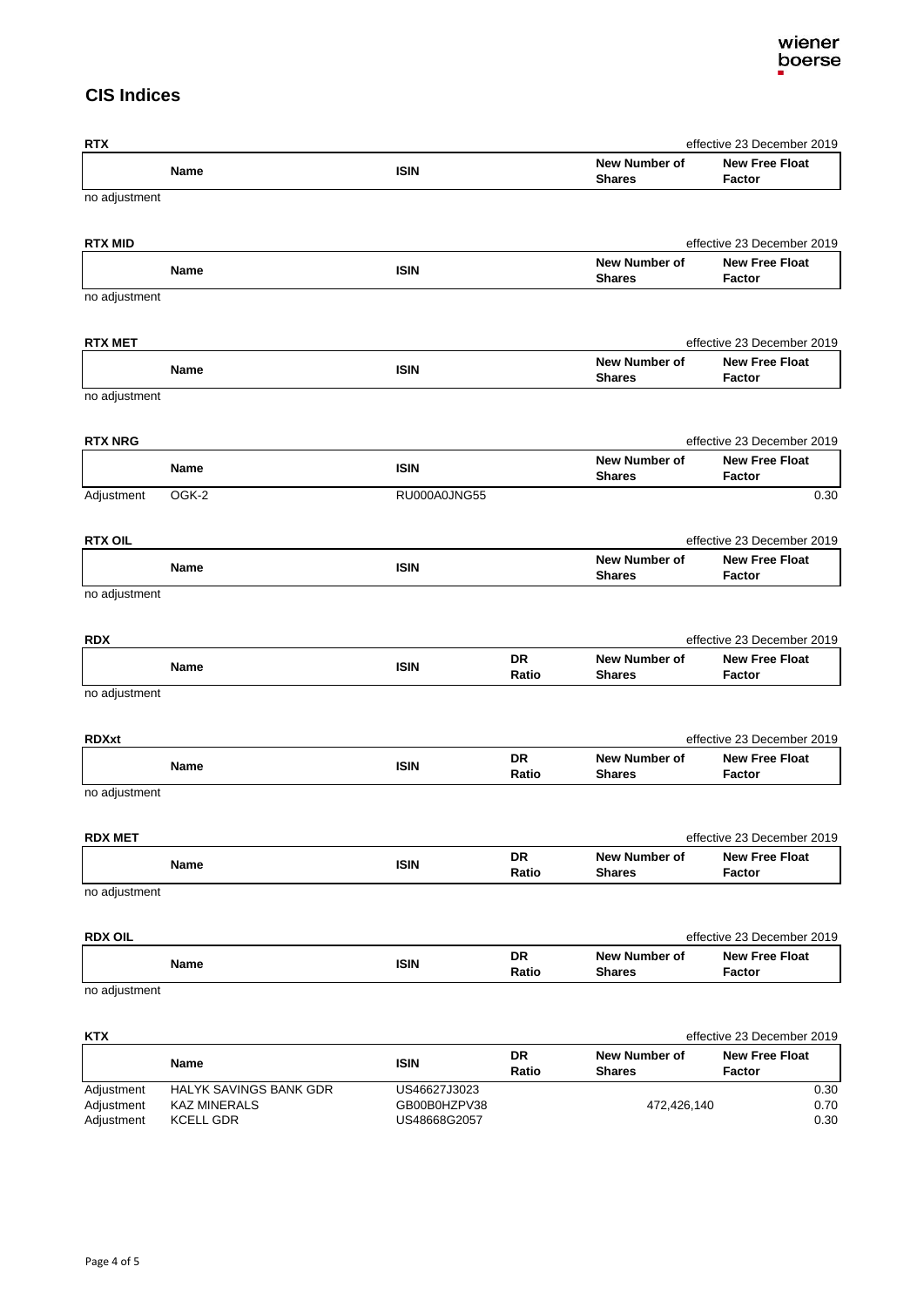| <b>KTX LOCAL</b> |                           |              |                                | effective 23 December 2019      |
|------------------|---------------------------|--------------|--------------------------------|---------------------------------|
|                  | <b>Name</b>               | <b>ISIN</b>  | New Number of<br><b>Shares</b> | <b>New Free Float</b><br>Factor |
| Adjustment       | <b>HALYK SAVINGS BANK</b> | KZ000A0LE0S4 |                                | 0.30                            |
| Adjustment       | <b>KAZ MINERALS</b>       | GB00B0HZPV38 | 472,426,140                    | 0.70                            |
| Adjustment       | KAZAKHTELECOM             | KZ0009093241 | 10.706.024                     |                                 |
| Adjustment       | <b>KCELL</b>              | KZ1C00000876 |                                | 0.30                            |

| UTX         |             |                                | effective 23 December 2019      |
|-------------|-------------|--------------------------------|---------------------------------|
| <b>Name</b> | <b>ISIN</b> | New Number of<br><b>Shares</b> | <b>New Free Float</b><br>Factor |

Due to the trading suspension in the largest UTX index member, Motor-Sich, the CEE & CIS Index Committee has decided not to carry out any adjustment in UTX in the course of the December 2019 Review.

### **At the CEE & CIS Committee Meeting of 4 December 2019 the following decisions were resolved:**

-) New version of The Rules of the CEE & CIS Indices of the Vienna Stock Exchange

### - Chapter 6.11. Delisting, Trading Suspensions and Financial Distress **NEW WORDING**:

 An index member that has been suspended for more than 6 months will be set on a watch list for suspended companies by the index management. The index committee will decide on each of the next index committee meetings in March or September whether an affected index member will be excluded at zero or whether it will stay on the watch list for suspended companies. Index members which have been suspended for more than 2 years without any relevant news flow will be deleted at a price of zero.

 In case an index constituent is under utmost financial distress or enters bankruptcy proceedings, the security may be removed from the index. In case of bankruptcy, the security will be removed from the index at a price of zero.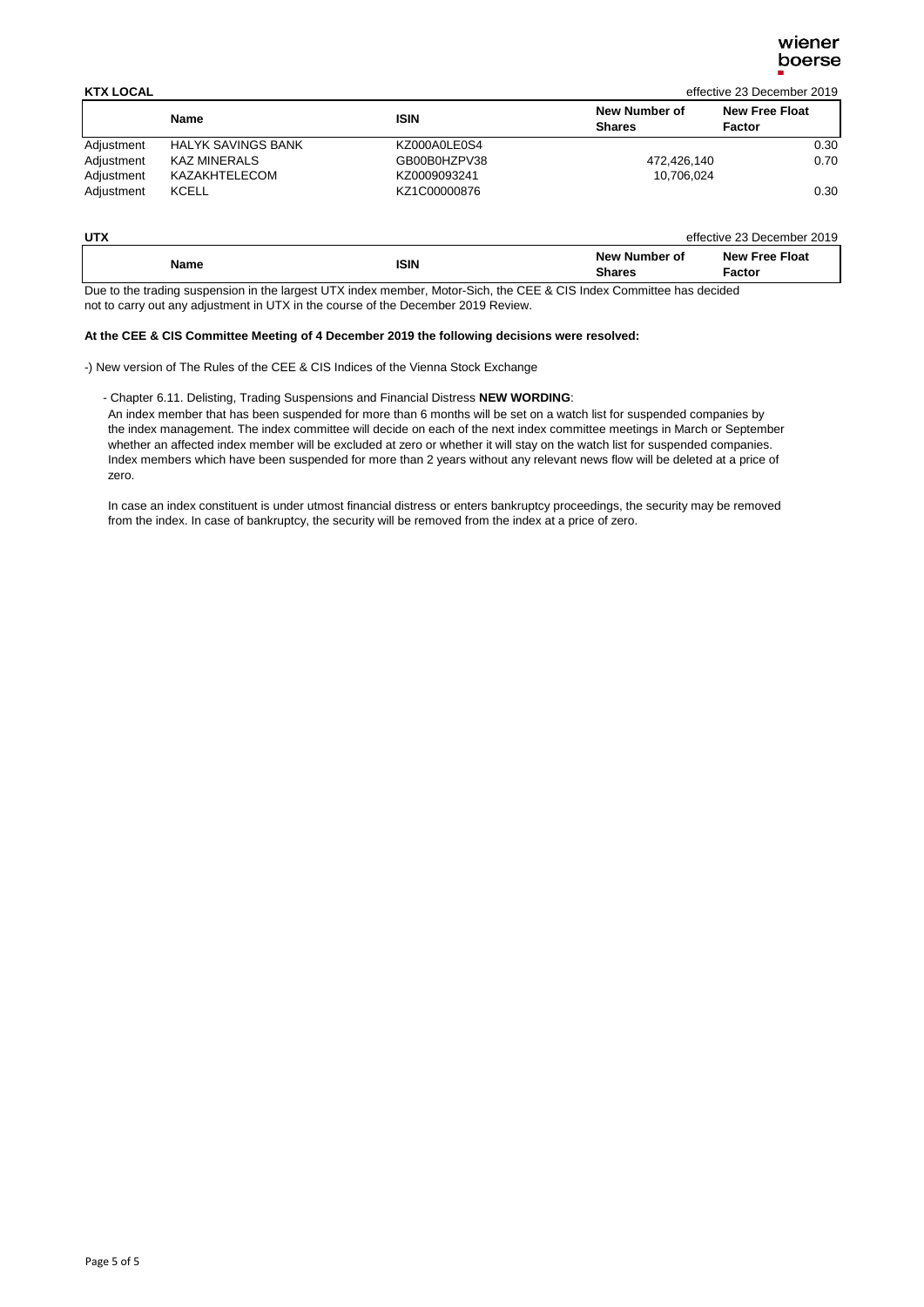# <span id="page-6-0"></span>**CEE & CIS INDEX COMMITTEE - Weighting Factors**

New weighting factors of CEE indices (representation, fundamental, smoothing factors) have been determined on the basis of closing prices of 18 December 2019.

The adjustments of CEE indices will be implemented after the close of the trading session on 20 December 2019.

### **CEE Indices**

| <b>CTX</b>      |                            |              | effective 23 December 2019       |
|-----------------|----------------------------|--------------|----------------------------------|
|                 | <b>Name</b>                | <b>ISIN</b>  | <b>New Representation Factor</b> |
|                 | <b>CEZ</b>                 | CZ0005112300 | 0.73                             |
|                 | <b>ERSTE GROUP BANK AG</b> | AT0000652011 | 0.31                             |
| <b>HTX</b>      |                            |              | effective 23 December 2019       |
|                 | Name                       | <b>ISIN</b>  | <b>New Representation Factor</b> |
|                 | <b>MOL</b>                 | HU0000153937 | 0.27                             |
|                 | <b>OTP BANK</b>            | HU0000061726 | 0.11                             |
|                 | RICHTER GEDEON             | HU0000123096 | 0.40                             |
| <b>PTX</b>      |                            |              | effective 23 December 2019       |
|                 | <b>Name</b>                | <b>ISIN</b>  | <b>New Representation Factor</b> |
|                 | All Constituents           |              | 1.00                             |
| <b>CECE</b>     |                            |              | effective 23 December 2019       |
|                 | <b>Name</b>                | <b>ISIN</b>  | <b>New Representation Factor</b> |
|                 | <b>All Constituents</b>    |              | 1.00                             |
| <b>SETX</b>     |                            |              | effective 23 December 2019       |
|                 | Name                       | <b>ISIN</b>  | <b>New Representation Factor</b> |
|                 | <b>BANCA TRANSILVANIA</b>  | ROTLVAACNOR1 | 0.47                             |
|                 | <b>BRD-GROUPE SG</b>       | ROBRDBACNOR2 | 0.47                             |
|                 | <b>OMV PETROM</b>          | ROSNPPACNOR9 | 0.47                             |
|                 | FONDUL PROPRIETATEA        | ROFPTAACNOR5 | 0.47                             |
|                 | <b>ROMGAZ</b>              | ROSNGNACNOR3 | 0.47                             |
|                 | <b>ELECTRICA</b>           | ROELECACNOR5 | 0.47                             |
| <b>CECExt</b>   |                            |              | effective 23 December 2019       |
|                 | Name                       | <b>ISIN</b>  | <b>New Representation Factor</b> |
|                 | All Constituents           |              | 1.00                             |
| <b>CECE MID</b> |                            |              | effective 23 December 2019       |
|                 | Name                       | <b>ISIN</b>  | <b>New Representation Factor</b> |
|                 |                            |              |                                  |
|                 | All Constituents           |              | 1.00                             |
|                 |                            |              |                                  |

**CECE TD** effective 23 December 2019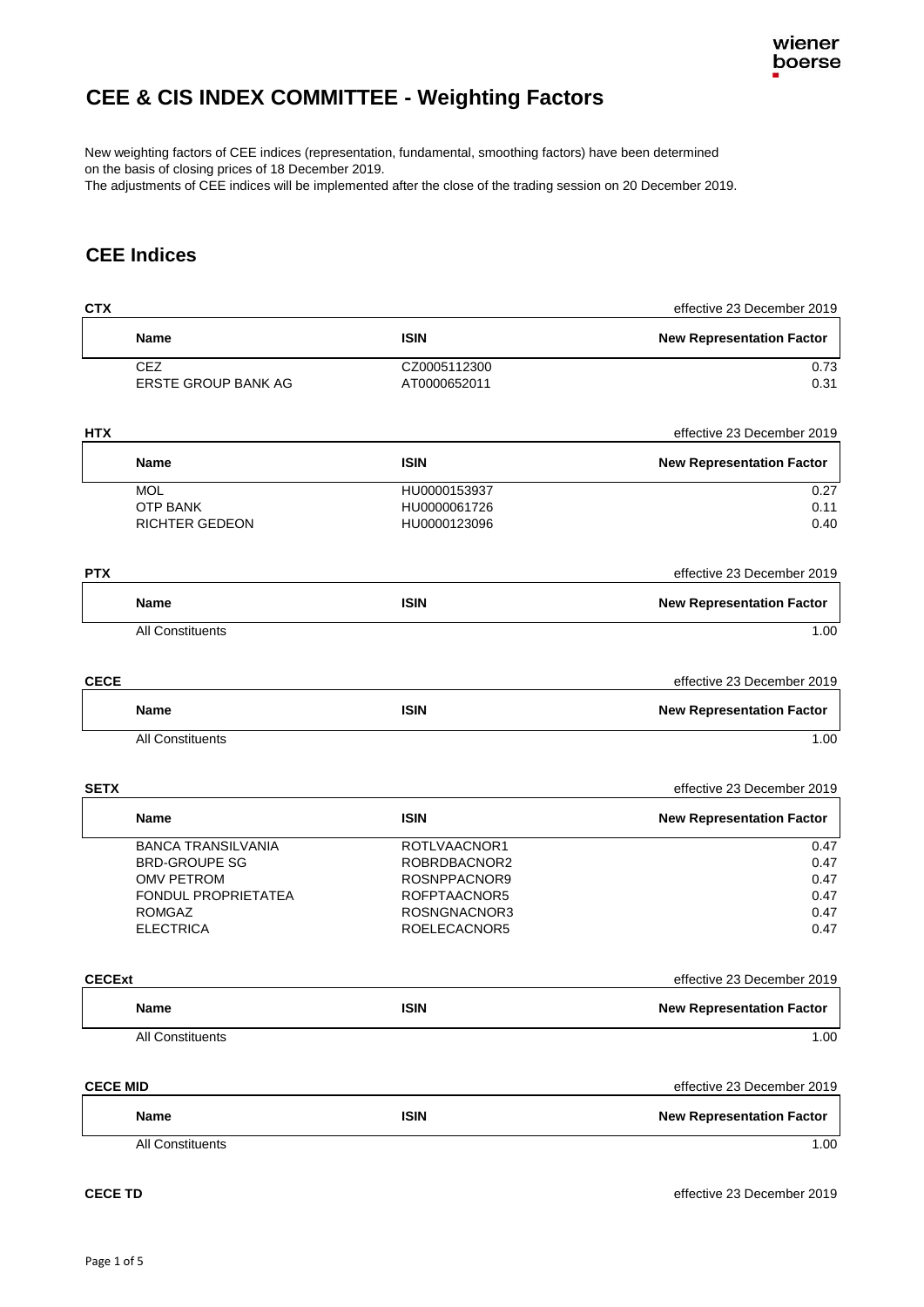٦

| Name                  | <b>ISIN</b>  | <b>New Representation Factor</b> |
|-----------------------|--------------|----------------------------------|
| <b>BANK PEKAO</b>     | PLPEKAO00016 | 0.65                             |
| SANTANDER BANK POLSKA | PLBZ00000044 | 0.98                             |
| ANY SECURITY PRINTING | HU0000093257 | 1.00                             |
| PZU                   | PLPZU0000011 | 0.49                             |
| KOFOLA CS             | CZ0009000121 | 1.00                             |

**CECE FND** effective 23 December 2019

| <b>Name</b>                | <b>ISIN</b>         | <b>New Representation Factor</b> |
|----------------------------|---------------------|----------------------------------|
| CENTRAL EUROP, MEDIA ENT.  | BMG200452024        | 1.3175                           |
| <b>CEZ</b>                 | CZ0005112300        | 0.7986                           |
| <b>ERSTE GROUP BANK AG</b> | AT0000652011        | 0.2885                           |
| <b>KOMERCNI BANKA</b>      | CZ0008019106        | 0.9544                           |
| PHILIP MORRIS              | CS0008418869        | 21.7082                          |
| O <sub>2</sub> C.R.        | CZ0009093209        | 8.5446                           |
| <b>MOL</b>                 | HU0000153937        | 0.7015                           |
| <b>MAGYAR TELEKOM</b>      | HU0000073507        | 5.2625                           |
| <b>OTP BANK</b>            | HU0000061726        | 0.2261                           |
| <b>RICHTER GEDEON</b>      | HU0000123096        | 0.8301                           |
| <b>BANK PEKAO</b>          | PLPEKAO00016        | 0.6568                           |
| SANTANDER BANK POLSKA      | PLBZ00000044        | 0.4488                           |
| KGHM                       | <b>PLKGHM000017</b> | 0.4493                           |
| <b>GRUPA LOTOS</b>         | PLLOTOS00025        | 1.5302                           |
| <b>PGNIG</b>               | PLPGNIG00014        | 1.1315                           |
| PKN ORLEN                  | PLPKN0000018        | 0.4651                           |
| PKO BP                     | PLPKO0000016        | 0.2682                           |
| ANY SECURITY PRINTING      | HU0000093257        | 63.9381                          |
| POLSKA GRUPA ENERGETYCZNA  | PLPGER000010        | 1.4913                           |
| PZU                        | PLPZU0000011        | 0.3207                           |
| <b>CIG PANNONIA</b>        | HU0000170162        | 10.6549                          |
| <b>APPENINN</b>            | HU0000102132        | 52.7285                          |
| VIENNA INSURANCE GROUP AG  | AT0000908504        | 4.4420                           |
| LPP                        | PLLPP0000011        | 1.0222                           |
| <b>MONETA MONEY BANK</b>   | CZ0008040318        | 3.4075                           |
| <b>OPUS</b>                | HU0000110226        | 3.4112                           |
| <b>DINO POLSKA</b>         | PLDINPL00011        | 1.6681                           |
| <b>CD PROJEKT</b>          | PLOPTTC00011        | 1.2918                           |
| <b>KOFOLA CS</b>           | CZ0009000121        | 19.9402                          |
| 4IG                        | HU0000167788        | 0.8770                           |
|                            |                     |                                  |

**NTX** effective 23 December 2019

| Name             | <b>ISIN</b> | <b>New Representation Factor</b> |
|------------------|-------------|----------------------------------|
| All Constituents |             | .00                              |

**CECE SRI** effective 23 December 2019

| <b>Name</b>                  | <b>ISIN</b>  | <b>New Representation Factor</b> |
|------------------------------|--------------|----------------------------------|
| O <sub>2</sub> C.R.          | CZ0009093209 | 1.7775                           |
| <b>ERICSSON NIKOLA TESLA</b> | HRERNTRA0000 | 2.7844                           |
| <b>HRVATSKI TELEKOM</b>      | HRHT00RA0005 | 1.4979                           |
| <b>MAGYAR TELEKOM</b>        | HU0000073507 | 1.6568                           |
| <b>OTP BANK</b>              | HU0000061726 | 0.36                             |
| <b>RICHTER GEDEON</b>        | HU0000123096 | 1.0610                           |
| <b>KRKA</b>                  | SI0031102120 | 1.1896                           |
| LUKA KOPER PORT              | SI0031101346 | 2.8890                           |
| TELEKOM SLOVENIJE            | SI0031104290 | 2.7519                           |
| ZAVAROVALNICA TRIGLAV        | SI0021111651 | 2.1823                           |

**BATX** effective 23 December 2019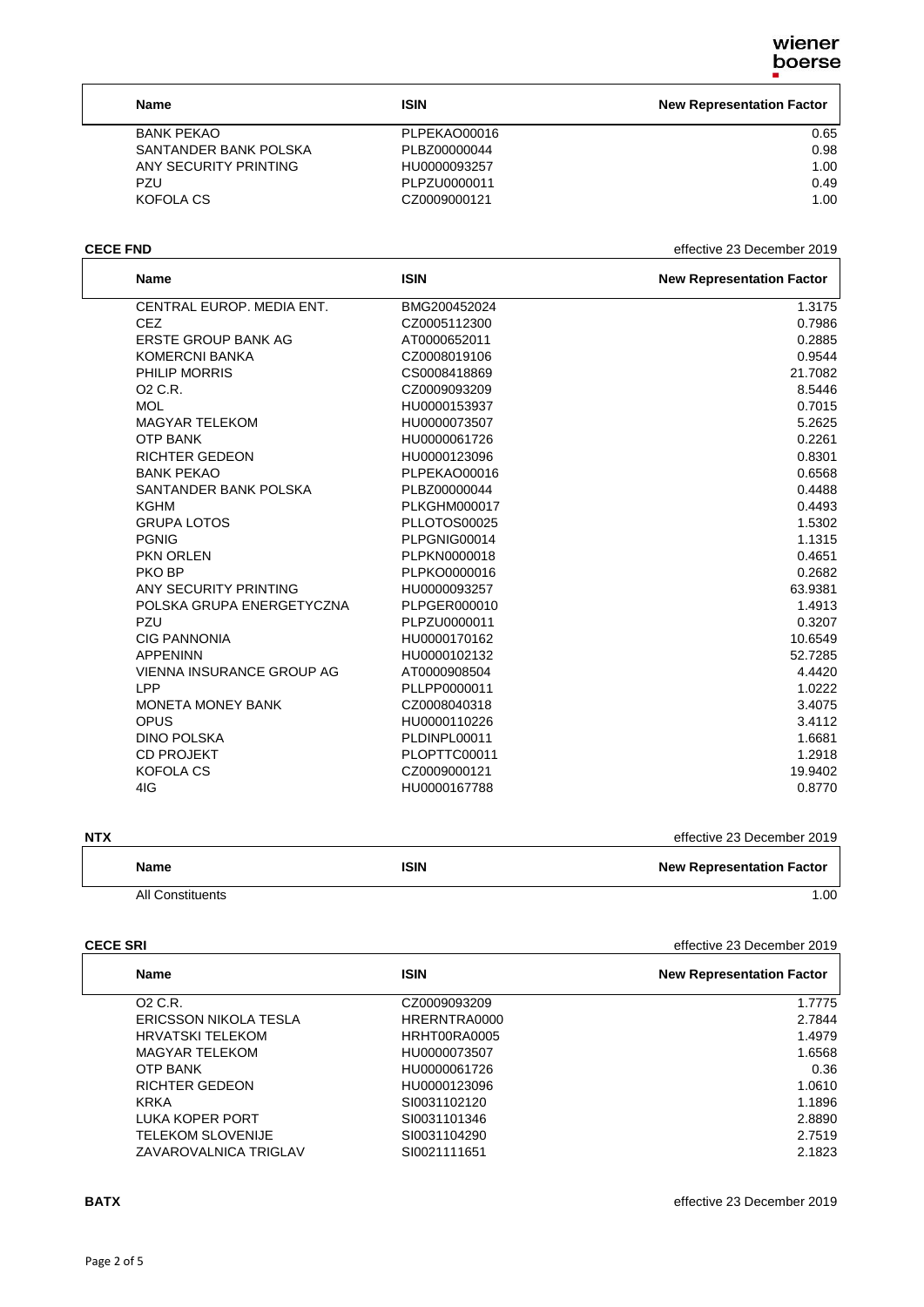| Name                             | <b>ISIN</b>                  | <b>New Representation Factor</b>                               |
|----------------------------------|------------------------------|----------------------------------------------------------------|
| <b>TELEKOM SRPSKE</b>            | BA100TLKMRA2                 | 0.68                                                           |
| <b>BTX</b>                       |                              | effective 23 December 2019                                     |
| <b>Name</b>                      | <b>ISIN</b>                  | <b>New Representation Factor</b>                               |
| <b>SOPHARMA</b>                  | BG11SOSOBT18                 | 0.72                                                           |
| <b>CROX</b>                      |                              | effective 23 December 2019                                     |
| <b>Name</b>                      | <b>ISIN</b>                  | <b>New Representation Factor</b>                               |
| <b>HRVATSKI TELEKOM</b>          | HRHT00RA0005                 | 0.73                                                           |
| <b>ROTX</b>                      |                              | effective 23 December 2019                                     |
| <b>Name</b>                      | <b>ISIN</b>                  | <b>New Representation Factor</b>                               |
| <b>BANCA TRANSILVANIA</b>        | ROTLVAACNOR1                 | 0.52                                                           |
| <b>OMV PETROM</b>                | ROSNPPACNOR9                 | 0.95                                                           |
| FONDUL PROPRIETATEA              | ROFPTAACNOR5                 | 0.79                                                           |
| <b>SRX</b>                       |                              | effective 23 December 2019                                     |
| Name                             | <b>ISIN</b>                  | <b>New Representation Factor</b>                               |
| KOMERCIJALNA BANKA<br><b>NIS</b> | RSKOBBE16946<br>RSNISHE79420 | 0.47<br>0.30                                                   |
|                                  |                              |                                                                |
| <b>CECE BNK</b>                  |                              | effective 23 December 2019                                     |
| Name                             | <b>ISIN</b>                  | <b>New Representation Factor</b>                               |
| <b>BANK HANDLOWY</b>             | PLBH00000012                 | 1.00                                                           |
| <b>BANK MILLENNIUM</b>           | PLBIG0000016                 | 1.00                                                           |
| <b>BANK PEKAO</b>                | PLPEKAO00016                 | 1.00                                                           |
| MBANK                            | PLBRE0000012                 | 1.00                                                           |
| SANTANDER BANK POLSKA            | PLBZ00000044                 | 1.00                                                           |
| <b>PKO BP</b>                    | PLPKO0000016                 | 1.00                                                           |
| <b>ING BANK SLASKI</b>           | PLBSK0000017                 | 1.00                                                           |
| <b>ALIOR</b>                     | PLALIOR00045                 | 1.00                                                           |
| <b>CECE HCA</b>                  |                              | effective 23 December 2019                                     |
| Name                             | <b>ISIN</b>                  | <b>New Representation Factor</b>                               |
| RICHTER GEDEON                   | HU0000123096                 | 0.04                                                           |
| <b>KRKA</b>                      | SI0031102120                 | 0.06                                                           |
| <b>CECE OIL</b>                  |                              | effective 23 December 2019                                     |
| Name                             | <b>ISIN</b>                  | <b>New Representation Factor</b>                               |
| <b>MOL</b>                       | HU0000153937                 | 0.62                                                           |
| <b>GRUPA LOTOS</b>               | PLLOTOS00025                 | 0.47                                                           |
| <b>PGNIG</b><br>PKN ORLEN        | PLPGNIG00014<br>PLPKN0000018 | 0.47<br>0.39                                                   |
|                                  |                              |                                                                |
|                                  |                              |                                                                |
| <b>CECE TEL</b><br>Name          | <b>ISIN</b>                  | effective 23 December 2019<br><b>New Representation Factor</b> |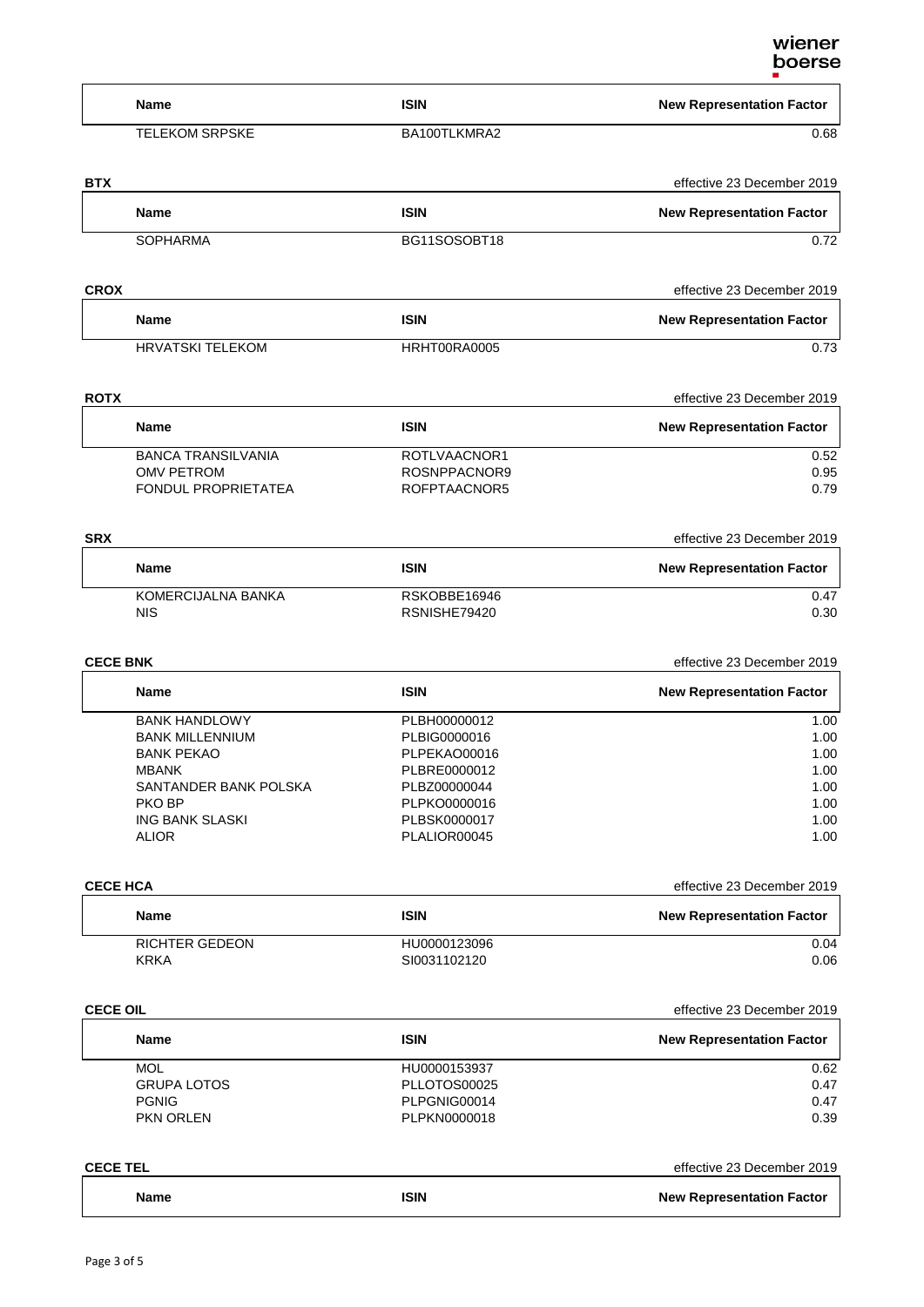| ORANGE POLSKA       | PLTLKPL00017 | 0.63 |
|---------------------|--------------|------|
| PLAY COMMUNICATIONS | LU1642887738 | 0.63 |

| <b>CECE INF</b> |              | effective 23 December 2019       |
|-----------------|--------------|----------------------------------|
| <b>Name</b>     | <b>ISIN</b>  | <b>New Representation Factor</b> |
| CEZ             | CZ0005112300 | 0.71                             |

| <b>CERX</b>              |              | effective 23 December 2019       |
|--------------------------|--------------|----------------------------------|
| Name                     | ISIN         | <b>New Representation Factor</b> |
| CA IMMOBILIEN ANLAGEN AG | AT0000641352 | 0.24                             |
| <b>IMMOFINANZ AG</b>     | AT0000A21KS2 | 0.29                             |

| <b>EETX</b>         |              |             | effective 23 December 2019       |
|---------------------|--------------|-------------|----------------------------------|
| <b>Name</b>         | <b>ISIN</b>  | DR<br>Ratio | <b>New Representation Factor</b> |
| ERSTE GROUP BANK AG | AT0000652011 |             | 0.92                             |
| <b>OTP BANK</b>     | HU0000061726 |             | 0.86                             |
| <b>GAZPROM ADR</b>  | US3682872078 |             | 0.38                             |
| LUKOIL ADR          | US69343P1057 |             | 0.43                             |
| NORILSK NICKEL ADR  | US55315J1025 |             | 0.92                             |
| NOVATEK GDR         | US6698881090 |             | 0.55                             |
| ROSNEFT GDR         | US67812M2070 |             | 0.67                             |
| <b>TATNEFT GDR</b>  | US8766292051 |             | 0.53                             |
| SBERBANK ADR        | US80585Y3080 |             | 0.43                             |

## **CIS Indices**

| <b>RTX</b>            |              | effective 23 December 2019       |
|-----------------------|--------------|----------------------------------|
| <b>Name</b>           | <b>ISIN</b>  | <b>New Representation Factor</b> |
| <b>GAZPROM</b>        | RU0007661625 | 0.92                             |
| <b>SBERBANK</b>       | RU0009029540 | 1.00                             |
| <b>RTX MID</b>        |              | effective 23 December 2019       |
| <b>Name</b>           | <b>ISIN</b>  | <b>New Representation Factor</b> |
| All Constituents      |              | 1.00                             |
| <b>RTX MET</b>        |              | effective 23 December 2019       |
| <b>Name</b>           | <b>ISIN</b>  | <b>New Representation Factor</b> |
| <b>NORILSK NICKEL</b> | RU0007288411 | 0.27                             |
| <b>RTX NRG</b>        |              | effective 23 December 2019       |
| <b>Name</b>           | <b>ISIN</b>  | <b>New Representation Factor</b> |
| <b>INTER RAO</b>      | RU000A0JPNM1 | 0.39                             |
| <b>RTX OIL</b>        |              | effective 23 December 2019       |
| <b>Name</b>           | <b>ISIN</b>  | <b>New Representation Factor</b> |
| <b>GAZPROM</b>        | RU0007661625 | 0.69                             |